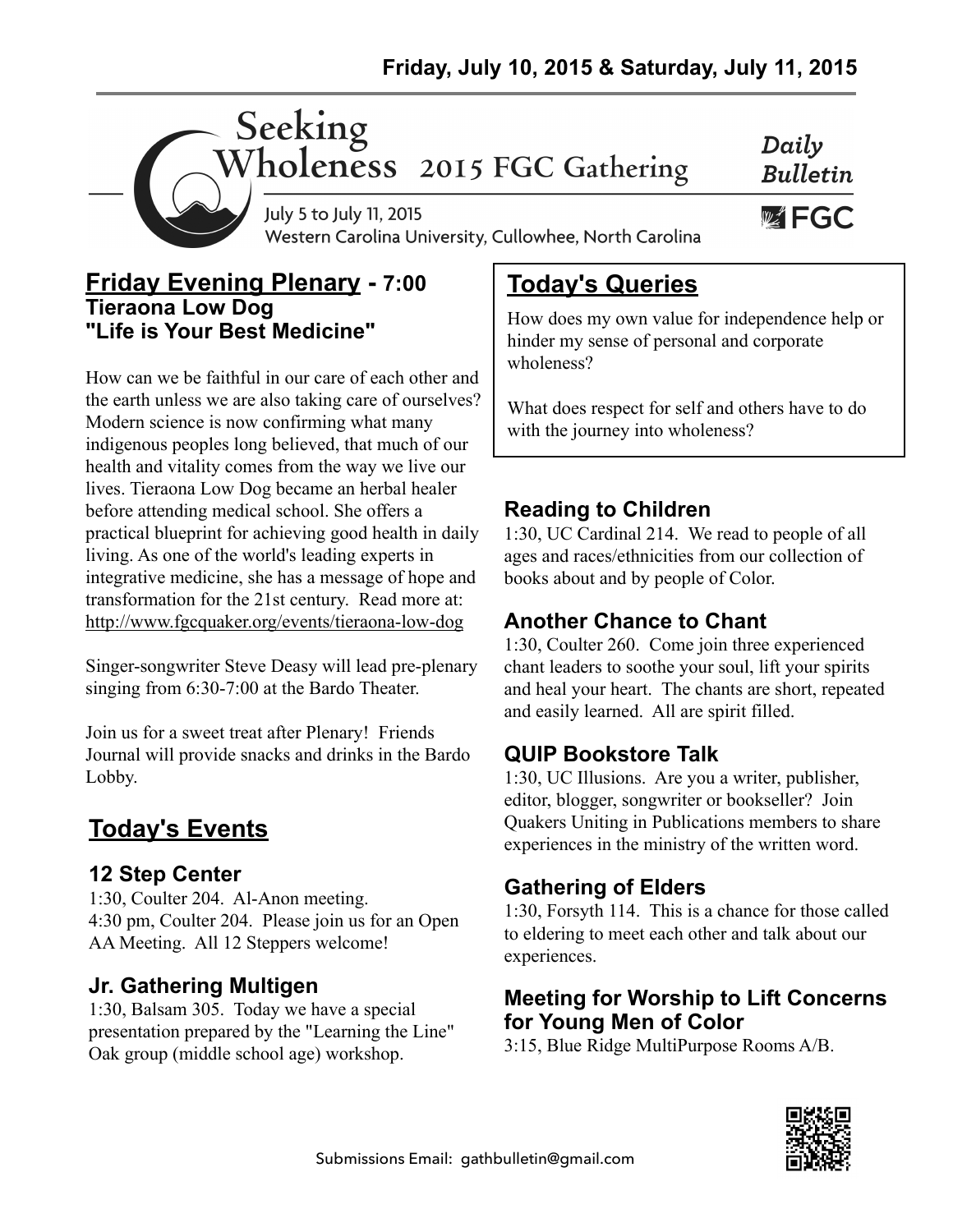## **Today's Events - Continued**

#### **Quaker Arts Center Reception**

3:15, Quaker Arts Center, First floor of UC. You are invited to share your experiences at this year's Gathering. Meet the artists, share your story and support Fellowship of Quakers in the Arts.

#### **Olney Friends School**

3:15, Forsyth 114. Live, learn, work, play in a vibrant Quaker boarding school. For students, parents and people interested in working or volunteering.

#### **Quaker Song-Chants**

(Correction from Thursday's Daily Bulletin) 3:15, Coulter Recital Room. Join Paulette Meier in singing "song-chants" from her CD, *Timeless Quaker Wisdom in Plainsong*.

#### **Kites, Wind and Spirit Flying**

9:15, Reid Gym (next to Contra Dancing). Come join or watch as we seek wholeness and oneness with our kites indoors after the evening plenary.

### **Announcements**

#### **2016 Gathering T-Shirts**

There are a limited number of 2016 Gathering t-shirt for sale in the Bookstore. Help spread the word about the next Gathering. \$16 each.

#### **2015 Gathering T-Shirts**

**Last chance** to pick up your pre-ordered 2015 tshirt! When the Information Desk closes today at 10 pm, we will be turning them over to the Gathering Office. If mailed, you will be charged postage.

#### **FGC Housing Enquiries**

The posted Conference Associate phone number found on dorm bulletin boards is ONLY for WCU Housing emergencies. It is NOT an FGC phone number or info number. Please contact the FGC Info Desk with inquiries.

#### **NC Yearly Meeting Photo**

NC Yearly Meeting, Durham Friends Meeting and all affiliated NC Friends group photo. Meet at the fountain at 1:00.

#### **Richmond VA Friends Photo**

1 pm, outside Starbucks. All members of Richmond (VA) Friends Meeting meet for a photograph**.** 

#### **Message Board**

Please check the message board across from the Info Desk. You might be surprised to find something there for you**.** 

#### **Dining Hall Grace in Song**

Join the Soulful Singers at 5:15 (prior to our moment of silence) in singing this mealtime grace:

"As we gather for our food Let us pause a moment n gratitude."

#### **Celebration for Sally Campbell**

All are invited to our celebration of Sally Campbell, who served the FGC Gathering for many years as Access Resources Coordinator and has now retired from that role. There will be refreshments, music, and an opportunity to offer appreciation. Sally will also perform several original songs. 3:30 in Blue Ridge 302.

#### **Lost and Found**

Please check at the Info Desk and WCU Guest Services in UC 2nd Floor for your lost items.

#### **Hike on Appalachian Trail**

Four mile round trip to Siler Bald. Moderate difficulty. Carpools must drive 45 miles to trailhead. Meet at Info Deck in UC at 1 pm, returning around 7-8 pm.

#### **Tent Campers**

There will be a thank you card for our hosts at Full Spectrum Farms waiting at the Info Desk. Please stop by and sign the card.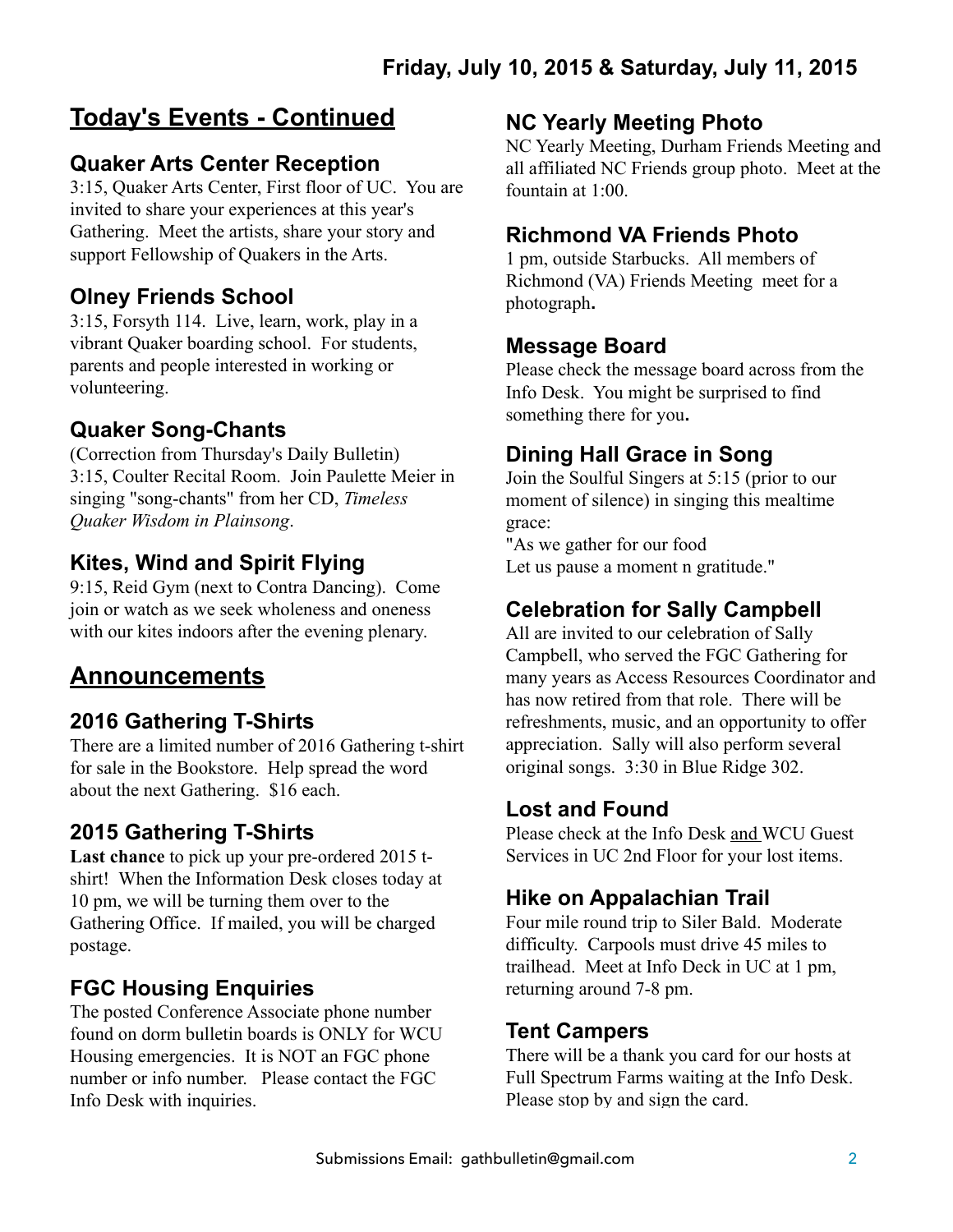### **Announcements - Continued**

#### **FGC Updates!**

Want to receive news about FGC and the Gathering year round? Sign up for our monthly eNewsletter, *Vital Friends*! Visit<http://bit.ly/fgcupdates>

#### **Public Education & Racial Disparity**

Friends who seek resources and connection in support of educational equity, contact Pat Enciso, LEYM, Columbus, OH. 614-596-6972 or email [eniso.4@osu.edu](mailto:eniso.4@osu.edu)

#### **Mental Diversity Peer to Peer**

Persons with shared experiences of Mental Diversity meet up and dialogue on a mental health ministry. Receive affirmation and peer supports. Meet from 2:00-3:00 at Starbucks.

#### **Rebuilding Black Churches Effort**

Friends, consider joining the Muslim Anti-Racism collaborative's effort to rebuild Black churches that have been torched (Wilma Campbell, NYYM; Josh Paolino, SEYM; Karen Taborn, NYYM). Website: <http://tinyurl.com/q5njzmg>

## **SATURDAY EVENTS AND DEPARTURE INFORMATION**

#### **Closing Worship**

9-10 am, UC Grand Room (3rd floor space that has housed the FGC bookstore). Worship under the care of the Gathering Committee. Come close your week of Seeking Wholeness with worship.

#### **Saturday Clean-Up and Bus Assistant**

Volunteers needed to check dorm rooms after checkout or help with bus departures. Sign up sheet is in the Gathering Office. Found items will be returned to Philadelphia and held for a month.

#### **Choose One Saturday Lunch Option**

- If you asked for a box lunch, pick it up between 7:00 am 12:00 Noon on Saturday at the McAlisters Kitchen (downstairs) in the Courtyard Dining Hall.
- Pick up the box lunch choice you ordered. Please do NOT pick up a box lunch AND eat a cafeteria lunch on Saturday. There are no special accommodations for people missing more than one meal due to early departure.

#### **High School Check-Out**

Parents and sponsors: Please remember to check your high school participant out by 10 am. Parent/ sponsor must be present to sign them out. Make sure the room key and card are returned.

#### **General Check-Out Instructions**

- Depart by NOON.
- Take your recycling to the bin in the dorm lobby.
- Return card and key to the box labeled *Leave Key and Card Here.* Sign return list on clipboard.
- Return furniture to its original location.
- Leave linen (sheets, towels and blanket) in room.
- Please remove Gathering signage and tape.